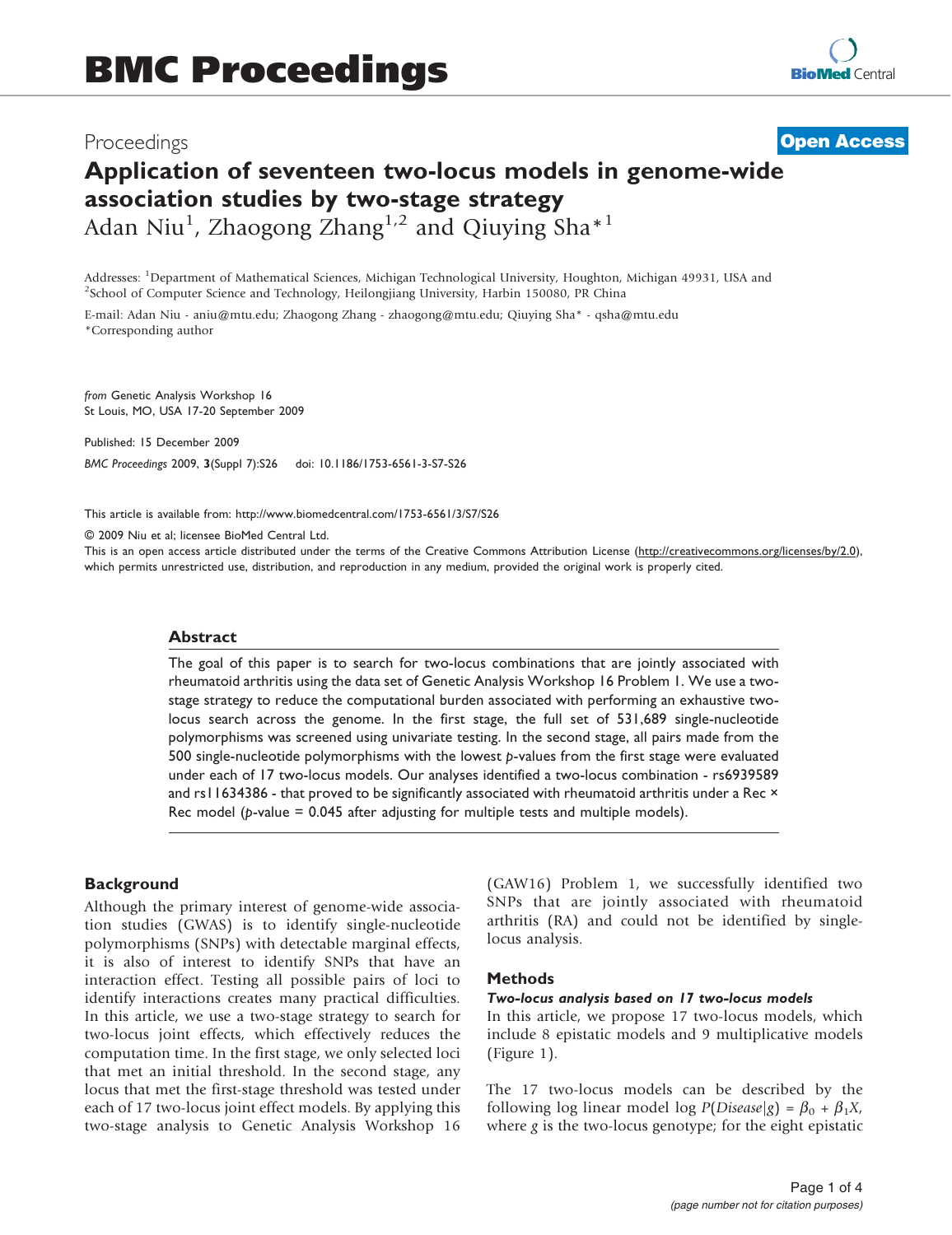<span id="page-1-0"></span>

**Seventeen two-locus models.** A and B are the high-risk alleles in the two markers. For the epistatic models,  $\alpha$  and  $\beta$  are the penetrances. For the multiplicative models, the symbol in each cell denotes the relative risk of this cell.  $\phi = \theta^2$ ,  $\rho = \theta^3$ , and  $\gamma = \theta^4$ .

models in which the nine two-locus genotypes can be divided into high-risk group and low-risk group,  $X = 1$  if the genotype g belongs to the high-risk group and  $X = 0$ otherwise; for the nine multiplicative models,  $X = x_1 + x_2$ , where  $x_1$  is the dominant, recessive, or additive coding of the genotype at the first SNP for a dominant, recessive, or multiplicative model, respectively, and  $x_2$  is similarly defined for the second SNP. For the *i*<sup>th</sup> individual, let  $\gamma$ <sub>i</sub> denote the trait value (1 for diseased individual and 0 for normal individual) and  $X_i$  denote the numerical code of the genotype  $(X$  in the log linear model). The score test statistic is given by

$$
T_{score} = \frac{\left(\sum\limits_{i=1}^{N} (X_i - \overline{X})(\gamma_i - \overline{\gamma})\right)^2}{\overline{\gamma(1-\gamma)} \sum\limits_{i=1}^{N} (X_i - \overline{X})^2},
$$

where N is the sample size,  $\bar{X}$  is the average of  $X_1$ , ...,  $X_N$ , and  $\overline{\gamma}$  is the mean of  $\gamma_1$ , ...,  $\gamma_N$ . Under null hypothesis of no association, T<sub>score</sub> asymptotically follows a chi-square distribution with one degree of freedom (df). Though we use a unified test statistic  $T_{score}$  for all of the models, the 17 models correspond to 17 different tests. Different models correspond to different genotype coding, and thus different values of  $X_i$  in  $T_{score}$ . For example, under Rec ∩ Rec epistatic model,  $X = 1$  if the two-locus genotype is AABB;  $X = 0$  otherwise; under Rec $\times$  Rec multiplicative model,  $X = x_1 + x_2$ , where  $x_1 = 1$  if the genotype at the first SNP is AA and  $x_1 = 0$  otherwise;  $x_2$  is similarly defined for the second SNP.

The method to search for significant two-locus combinations for each of the 17 models has the following two steps. In the first step, three one-df chi-square tests (corresponding to dominant, recessive, and additive models) are used to test for association at each SNP. For a SNP, let  $P$  denote the smallest  $p$ -value of the three tests. We select M SNPs with the smallest  $P(M = 500 \text{ was})$ used in this study). In the second step, under each of the 17 two-locus models, we apply a two-locus association test  $T_{score}$  to each of the L two-locus combinations among the M selected SNPs, where  $L = M(M - 1)/2$ . In this step, we get a p-value (called raw p-value) for each of the  $L$ two-locus combinations and each of the 17 two-locus models.

Let  $p_{ij}$  denote the raw *p*-value of the *l*<sup>th</sup>two-locus combination under the  $j<sup>th</sup>$  two-locus model. A permutation procedure is then used to adjust for multiple tests and multiple models. For each permutation, we randomly shuffle the case and control status. Based on the permuted data, we redo the single-marker test for each SNP, select M SNPs with the smallest p-values, and then test each of the two-locus combinations among the M selected SNPs under each of the 17 models. For the  $k^{\text{th}}$ permutation, let  $p_{ij}^k$  denote the *p*-value of the two-locus test for the  $l^{\text{th}}$  two-locus combinations under the  $j^{\text{th}}$ model and let  $p_{\min}^k = \min_{1 \le l \le L, 1 \le j \le 17} \{p_{lj}^k\}$ . Suppose that we perform the permutation K times (we use  $K = 1000$  in this study). Then, the overall  $p$ -value of the two-locus test for the  $l^{\text{th}}$  two-locus combination under the  $j^{\text{th}}$  model is

given by  $P_{lj} = \frac{\sqrt[k]{k : p_{\min}^k \le p_{lj}}}{K}$  $=\frac{1}{K}$  ${\pi \left\{k:\rho_{\min}^k \leq p_{ij}\right\}}$ . In this way, we can adjust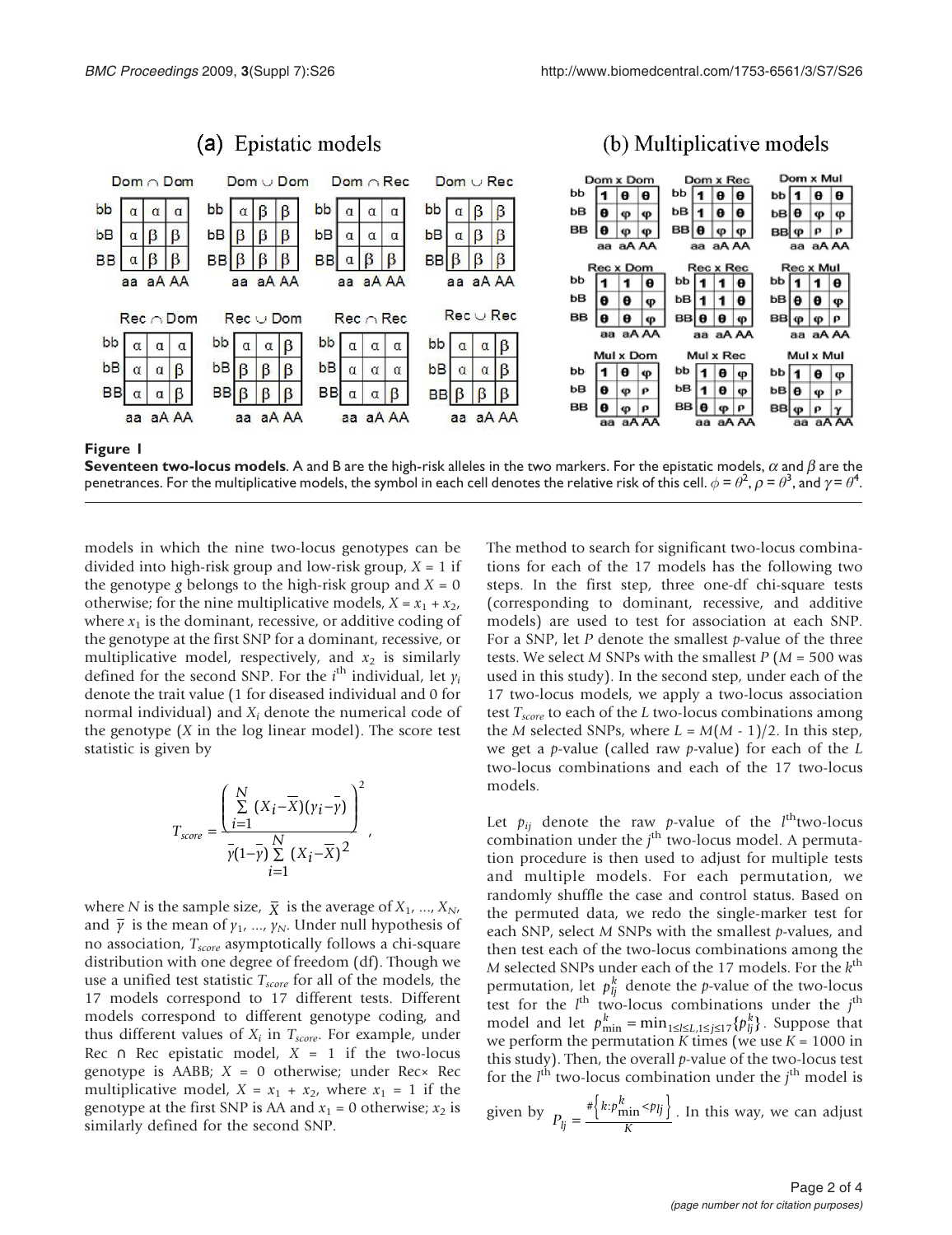for multiple testing for L two-locus tests and 17 models and we also can adjust for the fact that the M SNPs to do two-locus analysis were chosen as the "top" signals from a much larger set.

#### Control for population stratification

The two-locus analysis discussed in the last section is valid under the assumption that all sampled individuals come from a homogeneous population. Thus, we first check this assumption in the data set of GAW16 Problem 1. For this purpose, we randomly choose 1000 SNPs and perform association test at each of the 1000 SNPs using the one-df chi-square test. The histogram of the  $p$ -values of the 1000 tests is given in Figure 2a. If all sampled individuals come from a homogeneous population, the 1000 p-values should follow a uniform distribution. Figure 2a shows that the data set of GAW16 Problem 1 has the problem of population stratification. To control for population stratification, we propose to use the following two methods:

1. Genome Control (GC) method: the GC method [[1](#page-3-0),[2](#page-3-0)] rescales the chi-square test statistic. Suppose that we have N one-df chi-square tests (single-marker test or two-locus test) with test statistics  $T_1$ ,  $T_2$ , ...,  $T_N$ . The GC method rescales  $T_i$  as  $S_i = \frac{T_i}{b}$   $(i = 1, 2, ..., N)$ , where  $b = median \{T_1, T_2, ..., T_N\}/0.465$  and considers  $S_i$  following a chi-square distribution with one df. 2. Permutation GC method: Suppose that we have N one-df chi-square tests and rescale the test statistics as  $S_1$ ,  $S_2$ , ...,  $S_N$  by the GC method. Then, we carry out permutation K times. For each permutation, we perform N chi-square tests based on the permuted data and rescale the test statistics by GC method. For the  $k^{\text{th}}$  permutation, let  $T_1^k, T_2^k, ..., T_N^k$  denote the chisquare test statistics. We rescale them as  $S_1^k, S_2^k, ..., S_N^k$ 

by GC method. Then, the p-value of the  $i^{\text{th}}$  test is given by  $p_i = # \{k : S_i^k > S_i\} / K$ .

To test whether the two methods can control for population stratification, we randomly chose 1000 SNPs from the data set of GAW16 Problem 1. The GC and permutation GC methods were used to test association for the 1000 SNPs. The histograms of the p-values from the two methods are shown in Figure 2, b and c. These two panels show that the distributions of the p-values are very similar to a uniform distribution, which indicates that both the GC and permutation GC methods can control for population stratification, at least for the data set of GAW16 Problem 1.

### **Results**

The GAW16 Problem 1 data set contains genotypes at 531,690 SNPs on chromosomes 1-22 (868 cases and 1194 controls). We first performed single-marker analysis. Three one-df chi-square tests (corresponding to dominant, recessive, and additive models) rescaled by GC method were applied to each SNP. The smallest p-value of the three tests at each SNP was adjusted by Bonferroni correction for the three models and all the SNPs. From the single-marker analysis, we found one SNP (rs2476601) on chromosome 1 and 183 SNPs on chromosome 6 with adjusted  $p$ -values less than 0.05 after Bonferroni correction. The 183 SNPs that we found on chromosome 6 are in a region (29930240 to 33149012 bp) in high linkage disequilibrium with HLA-DRB1, a factor known to have a strong association with RA [\[3-6](#page-3-0)]. The SNP (rs2476601) on chromosome 1 is in the hematopoietic-specific protein tyrosine phosphatase gene, PTPN22, which has been identified to be associated with RA [[6](#page-3-0),[7](#page-3-0)].



Figure 2 Histograms of the p-values of the three tests.